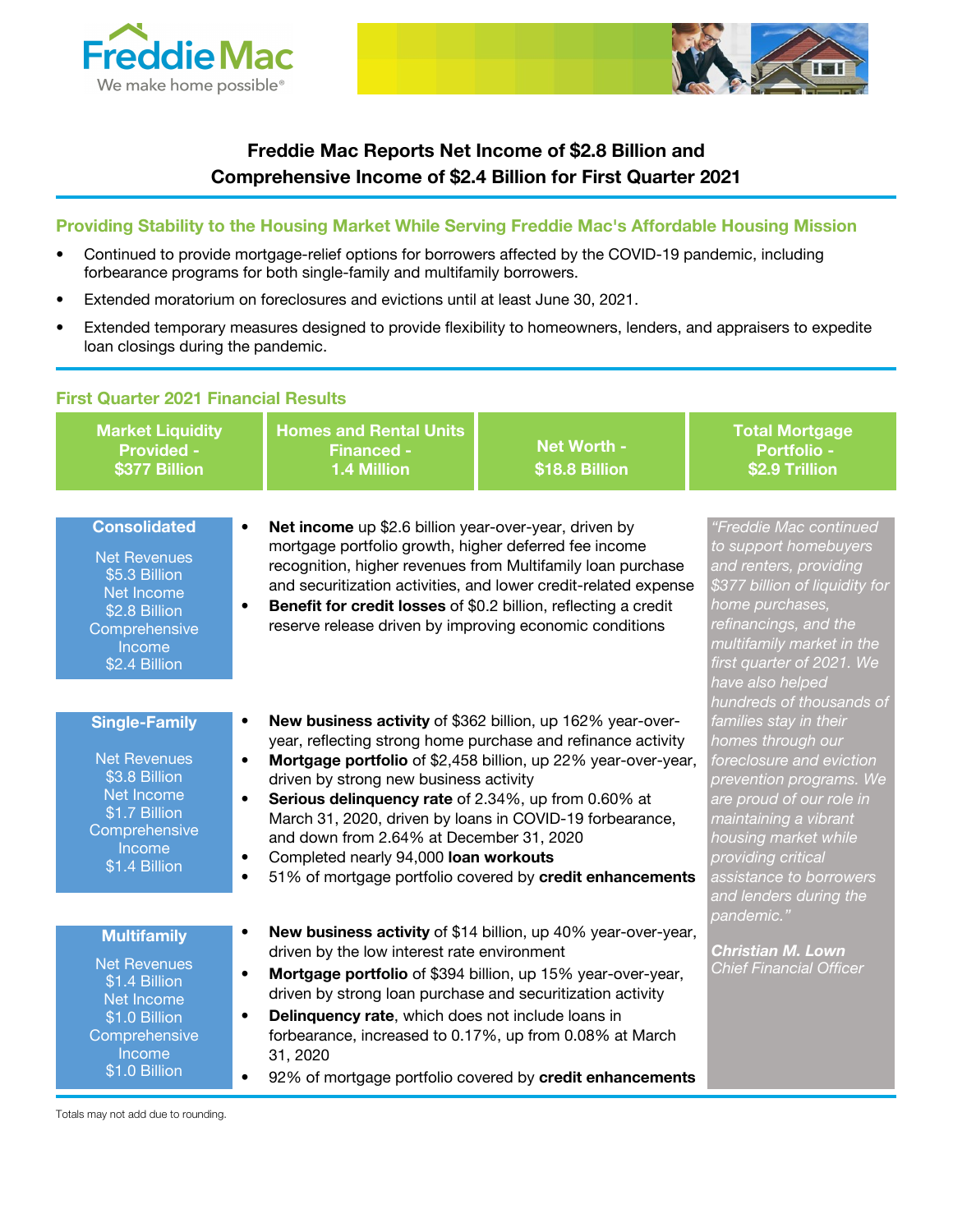Freddie Mac First Quarter 2021 Financial Results April 29, 2021 Page 2

McLean, VA — Freddie Mac (OTCQB: FMCC) today reported net income of \$2.8 billion for the first quarter of 2021, an increase of \$2.6 billion year-over-year, primarily driven by higher net revenues and lower credit-related expense. The company also reported comprehensive income of \$2.4 billion for the first quarter of 2021, an increase of \$1.8 billion year-over-year.

Net revenues increased 118% year-over-year to \$5.3 billion, primarily driven by higher net interest income and higher net investment gains. Net interest income increased 31% year-over-year to \$3.6 billion, primarily driven by growth in the Single-Family mortgage portfolio and higher deferred fee income recognition due to faster loan prepayments as a result of the low mortgage interest rate environment. Net investment gains were \$1.2 billion, compared to net investment losses of \$0.8 billion for the first quarter of 2020. This change was primarily driven by higher revenues from Multifamily loan purchase and securitization activities, while the first quarter of 2020 included significant spread-related losses as a result of the market volatility caused by the pandemic.

Credit-related expense declined 63% year-over-year to \$0.4 billion, driven by improving economic conditions. Credit-related expense in the first quarter of 2020 was primarily driven by the negative economic effects of the pandemic.

| (Dollars in millions)                                                                     | 1Q 2021  | 4Q 2020  | <b>Change</b> | 1Q 2020  | <b>Change</b> |
|-------------------------------------------------------------------------------------------|----------|----------|---------------|----------|---------------|
| Net interest income                                                                       | \$3,639  | \$3,653  | \$(14)        | \$2,785  | \$854         |
| Guarantee fee income                                                                      | 248      | 281      | (33)          | 377      | (129)         |
| Investment gains (losses), net                                                            | 1,208    | 856      | 352           | (835)    | 2,043         |
| Other income (loss)                                                                       | 178      | 232      | (54)          | 95       | 83            |
| <b>Net revenues</b>                                                                       | 5,273    | 5,022    | 251           | 2,422    | 2,851         |
| Benefit (provision) for credit losses                                                     | 196      | 813      | (617)         | (1, 233) | 1,429         |
| Credit enhancement expense                                                                | (335)    | (327)    | (8)           | (231)    | (104)         |
| Benefit for (decrease in) credit enhancement<br>recoveries                                | (257)    | (385)    | 128           | 467      | (724)         |
| Real estate owned (REO) operations expense                                                | (8)      | (10)     | 2             | (85)     | 77            |
| <b>Credit-related expense</b>                                                             | (404)    | 91       | (495)         | (1,082)  | 678           |
| Administrative expense                                                                    | (639)    | (706)    | 67            | (587)    | (52)          |
| Temporary Payroll Tax Cut Continuation Act of<br>2011 expense                             | (534)    | (495)    | (39)          | (432)    | (102)         |
| Other expense                                                                             | (215)    | (243)    | 28            | (103)    | (112)         |
| <b>Operating expense</b>                                                                  | (1, 388) | (1, 444) | 56            | (1, 122) | (266)         |
| Income (loss) before income tax (expense)<br>benefit                                      | 3,481    | 3,669    | (188)         | 218      | 3,263         |
| Income tax (expense) benefit                                                              | (714)    | (756)    | 42            | (45)     | (669)         |
| <b>Net income (loss)</b>                                                                  | 2,767    | 2,913    | (146)         | 173      | 2,594         |
| Total other comprehensive income (loss), net of<br>taxes and reclassification adjustments | (389)    | (391)    | 2             | 449      | (838)         |
| <b>Comprehensive income (loss)</b>                                                        | \$2,378  | \$2,522  | \$(144)       | \$622    | \$1,756       |
| <b>Conservatorship metrics (in billions)</b>                                              |          |          |               |          |               |
| Net worth                                                                                 | \$18.8   | \$16.4   | \$2.4         | \$9.5    | \$9.3         |
| Senior preferred stock liquidation preference                                             | 89.1     | 86.5     | 2.5           | 81.8     | 7.3           |
| Remaining Treasury funding commitment                                                     | 140.2    | 140.2    |               | 140.2    |               |
| Cumulative dividend payments to Treasury                                                  | 119.7    | 119.7    |               | 119.7    |               |
| Cumulative draws from Treasury                                                            | 71.6     | 71.6     |               | 71.6     |               |

Summary of Condensed Consolidated Statements of Comprehensive Income (Loss)

Totals may not add due to rounding.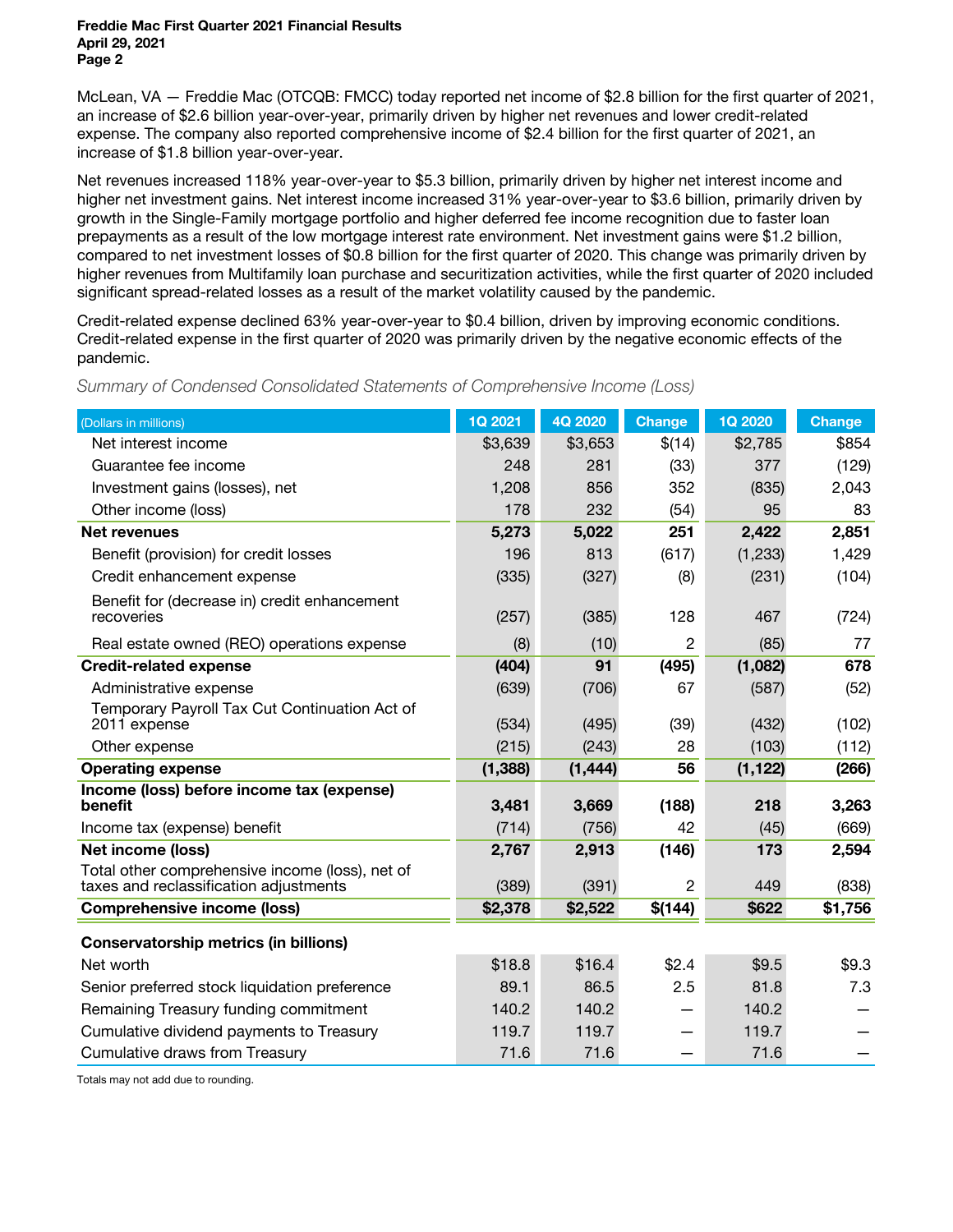## Segment Financial Results and Business Highlights

During the first quarter of 2021, Freddie Mac's chief operating decision maker began making decisions about allocating resources and assessing segment performance based on two reportable segments – Single-Family and Multifamily. In prior periods, the company managed its business based on three reportable segments – Single-Family Guarantee, Multifamily, and Capital Markets. In connection with this change, the company has also changed the measure of segment profit and loss for each segment to be based on segment net income and comprehensive income calculated using the same accounting policies the company uses to prepare its general purpose financial statements in conformity with generally accepted accounting principles. The financial results of each reportable segment include directly attributable revenue and expenses. The company allocates interest expense and other debt funding and hedging-related costs to each reportable segment using a funds transfer pricing process. The company fully allocates to each reportable segment the administrative expenses and other centrally-incurred costs that are not directly attributable to a particular segment using various methodologies depending on the nature of the expense. As a result, the sum of each income statement line item for the two reportable segments is equal to that same income statement line item for the consolidated entity. The company has discontinued the reclassifications of certain activities between various line items that were included in its previous measure of segment profit and loss. As a result, the company has also discontinued the use of Segment Earnings and therefore no longer presents net interest income, net interest yield, and guarantee fee income on an "adjusted," or non-GAAP, basis.

Prior period information has been revised to conform to the current period presentation. For more information about the company's reportable segments, see Note 15 to the financial statements included in the company's Quarterly Report on Form 10-Q for the quarter ended March 31, 2021.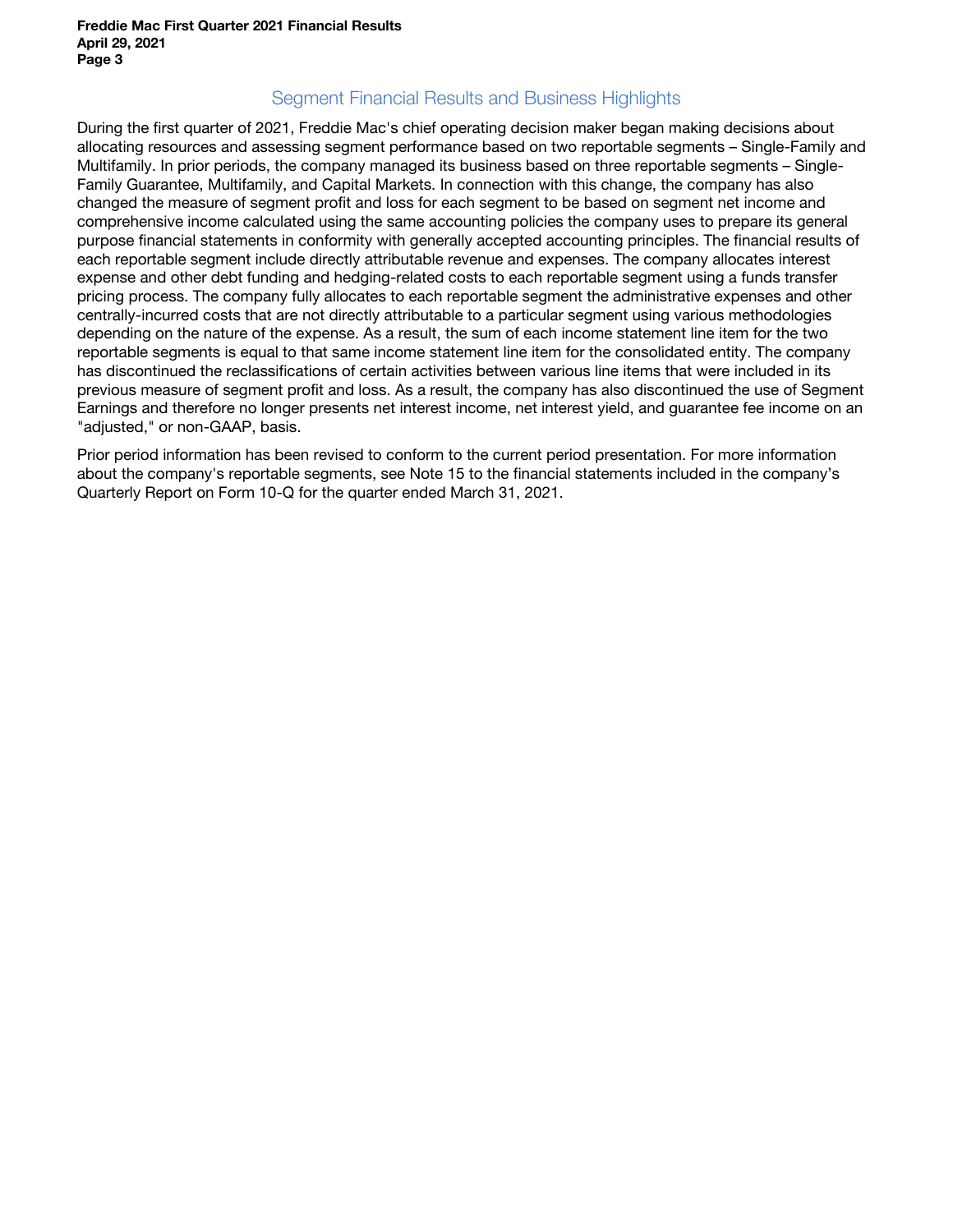

| (Dollars in millions)                                         | <b>1Q 2021</b> | 4Q 2020  | <b>Change</b> | <b>1Q 2020</b> | <b>Change</b> |
|---------------------------------------------------------------|----------------|----------|---------------|----------------|---------------|
| Net interest income                                           | \$3,308        | \$3,350  | \$(42)        | \$2,485        | \$823         |
| Guarantee fee income                                          | 89             | 30       | 59            | (13)           | 102           |
| Investment gains (losses), net                                | 300            | (158)    | 458           | 24             | 276           |
| Other income (loss)                                           | 152            | 187      | (35)          | 58             | 94            |
| <b>Net revenues</b>                                           | 3,849          | 3,409    | 440           | 2,554          | 1,295         |
| Benefit (provision) for credit losses                         | 146            | 790      | (644)         | (1, 166)       | 1,312         |
| Credit enhancement expense                                    | (325)          | (321)    | (4)           | (227)          | (98)          |
| Benefit for (decrease in) credit enhancement<br>recoveries    | (245)          | (379)    | 134           | 439            | (684)         |
| REO operations expense                                        | (8)            | (10)     | 2             | (85)           | 77            |
| <b>Credit-related expense</b>                                 | (432)          | 80       | (512)         | (1,039)        | 607           |
| Administrative expense                                        | (488)          | (564)    | 76            | (467)          | (21)          |
| Temporary Payroll Tax Cut Continuation Act of 2011<br>Expense | (534)          | (495)    | (39)          | (432)          | (102)         |
| Other expense                                                 | (209)          | (229)    | 20            | (98)           | (111)         |
| <b>Operating expense</b>                                      | (1, 231)       | (1, 288) | 57            | (997)          | (234)         |
| Income (loss) before income tax (expense) benefit             | 2,186          | 2,201    | (15)          | 518            | 1,668         |
| Income tax (expense) benefit                                  | (448)          | (454)    | 6             | (107)          | (341)         |
| Net income (loss)                                             | 1,738          | 1,747    | (9)           | 411            | 1,327         |
| Total other comprehensive income (loss), net of tax           | (328)          | (374)    | 46            | 385            | (713)         |
| <b>Comprehensive income (loss)</b>                            | \$1,410        | \$1,373  | \$37          | \$796          | \$614         |

#### **Key Drivers**

Net income and comprehensive income increased year-over-year, primarily driven by:

- Higher net interest income primarily due to mortgage portfolio growth and higher deferred fee income recognition, which was driven by a higher deferred fee balance and faster loan prepayments as a result of the low mortgage interest rate environment; and
- Lower credit-related expense primarily driven by a benefit for credit losses as a result of improving economic conditions in the first quarter of 2021, partially offset by a decrease in credit enhancement recoveries. Creditrelated expense in the first quarter of 2020 was primarily driven by the negative economic effects of the pandemic.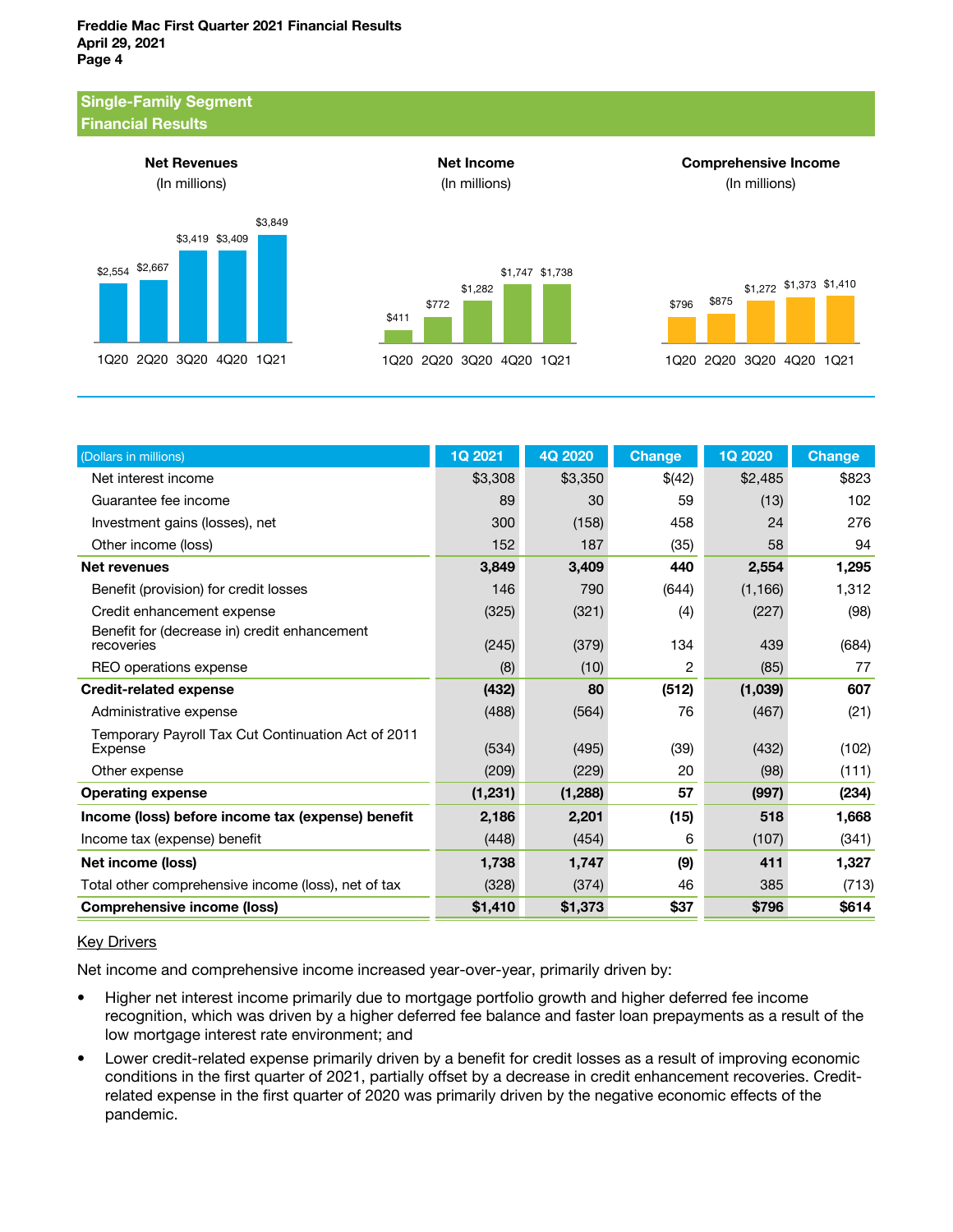#### Single-Family Segment Business Results



Mortgage Portfolio (UPB in billions)

\$2,179

1Q20 2Q20 3Q20 4Q20 1Q21

\$2,326

\$2,458

\$2,020 \$2,061

Serious Delinquency Rate





|                                                   | 1Q 2021 | 4Q 2020 | <b>Change</b> | <b>1Q 2020</b> | <b>Change</b> |
|---------------------------------------------------|---------|---------|---------------|----------------|---------------|
| <b>New Business Statistics:</b>                   |         |         |               |                |               |
| Average guarantee fee rate charged (bps)          | 50      | 47      | 3             | 49             |               |
| Weighted average original loan-to-value (LTV) (%) | 69      | 70      | (1)           | 74             | (5)           |
| Weighted average original credit score            | 759     | 761     | (2)           | 752            | 7             |
| First-time homebuyers (% of home purchase loans)  | 46      | 45      | 1             | 47             | (1)           |
| Single-Family homes funded (in thousands)         | 1,231   | 1,292   | (61)          | 526            | 705           |
| Purchase borrowers (in thousands)                 | 291     | 356     | (65)          | 217            | 74            |
| Refinance borrowers (in thousands)                | 940     | 936     | 4             | 309            | 631           |
| CRT issuance protected UPB (in billions)          | \$245   | \$167   | \$78          | \$141          | \$104         |
| <b>Portfolio Statistics:</b>                      |         |         |               |                |               |
| Average guarantee fee rate charged (bps)          | 45      | 44      |               | 41             | 4             |
| Weighted average current LTV (%)                  | 58      | 58      |               | 58             |               |
| Weighted average current credit score             | 754     | 754     |               | 748            | 6             |
| Loan count (in millions)                          | 12      | 12      |               | 11             |               |
| <b>Credit-Related Statistics:</b>                 |         |         |               |                |               |
| Loan workout activity (in thousands)              | 94      | 133     | (39)          | 11             | 83            |
| Loans in forbearance, based on loan count (%)     | 2.19    | 2.70    | (0.51)        | 0.14           | 2.05          |
| Current (%)                                       | 0.32    | 0.37    | (0.05)        | <b>NM</b>      | <b>NM</b>     |
| Past due (%)                                      | 1.87    | 2.33    | (0.46)        | <b>NM</b>      | <b>NM</b>     |
| Credit enhancement coverage (%)                   | 51      | 51      |               | 58             | (7)           |

NM - not meaningful.

#### Business Highlights

- The company provided funding for 1.2 million single-family homes, nearly 940,000 of which were refinance loans. First-time homebuyers represented 46% of new single-family purchase loans.
- Single-Family loan workout activity increased to 94,000, from 11,000 in the first quarter of 2020, driven by completed forbearance agreements and payment deferrals primarily related to the COVID-19 pandemic.
- 2.19% of loans in the Single-Family mortgage portfolio, based on loan count, were in forbearance as of March 31, 2021.
- Credit enhancement coverage of the Single-Family mortgage portfolio decreased to 51% from 58% in the first quarter of 2020, primarily due to a higher proportion of recently acquired loans with lower LTV ratios and the high volume of new business activity which has not been included in credit risk transfer (CRT) transactions yet, but may be included in future periods.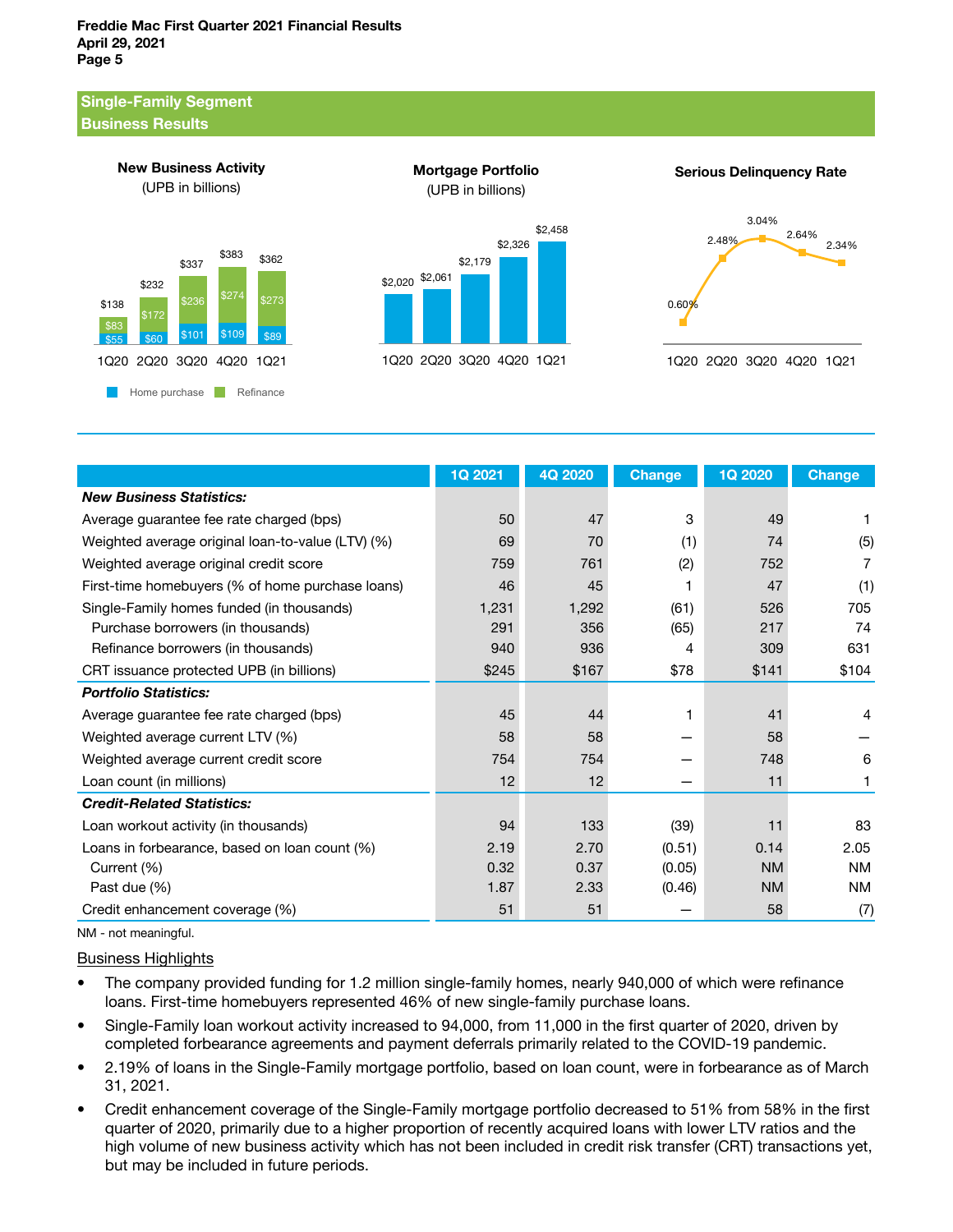#### Multifamily Segment Financial Results



| (Dollars in millions)                               | <b>1Q 2021</b> | 4Q 2020 | <b>Change</b> | <b>1Q 2020</b> | <b>Change</b> |
|-----------------------------------------------------|----------------|---------|---------------|----------------|---------------|
| Net interest income                                 | \$331          | \$303   | \$28          | \$300          | \$31          |
| Guarantee fee income                                | 159            | 251     | (92)          | 390            | (231)         |
| Investment gains (losses), net                      | 908            | 1,014   | (106)         | (859)          | 1,767         |
| Other income (loss)                                 | 26             | 45      | (19)          | 37             | (11)          |
| Net revenues                                        | 1,424          | 1,613   | (189)         | (132)          | 1,556         |
| <b>Credit-related expense</b>                       | 28             | 11      | 17            | (43)           | 71            |
| Administrative expense                              | (151)          | (142)   | (9)           | (120)          | (31)          |
| Other expense                                       | (6)            | (14)    | 8             | (5)            | (1)           |
| <b>Operating expense</b>                            | (157)          | (156)   | (1)           | (125)          | (32)          |
| Income (loss) before income tax (expense) benefit   | 1,295          | 1,468   | (173)         | (300)          | 1,595         |
| Income tax (expense) benefit                        | (266)          | (302)   | 36            | 62             | (328)         |
| Net income (loss)                                   | 1,029          | 1,166   | (137)         | (238)          | 1,267         |
| Total other comprehensive income (loss), net of tax | (61)           | (17)    | (44)          | 64             | (125)         |
| Comprehensive income (loss)                         | \$968          | \$1,149 | \$(181)       | \$(174)        | \$1,142       |

#### **Key Drivers**

Net income and comprehensive income, compared to a net loss and comprehensive loss in the first quarter of 2020, mainly driven by:

- Net investment gains, compared to net investment losses in the first quarter of 2020, primarily due to tighter spreads and higher margins on Multifamily loan commitments in the first quarter of 2021, while the first quarter of 2020 included significant spread-related losses as a result of the market volatility caused by the pandemic, partially offset by
- Lower guarantee fee income as continued growth in the Multifamily guarantee portfolio was more than offset by higher fair value losses on the guarantee assets as a result of an increase in interest rates in the first quarter of 2021. As most multifamily loans are not prepayable without penalty, increases in interest rates generally result in lower Multifamily guarantee asset fair values.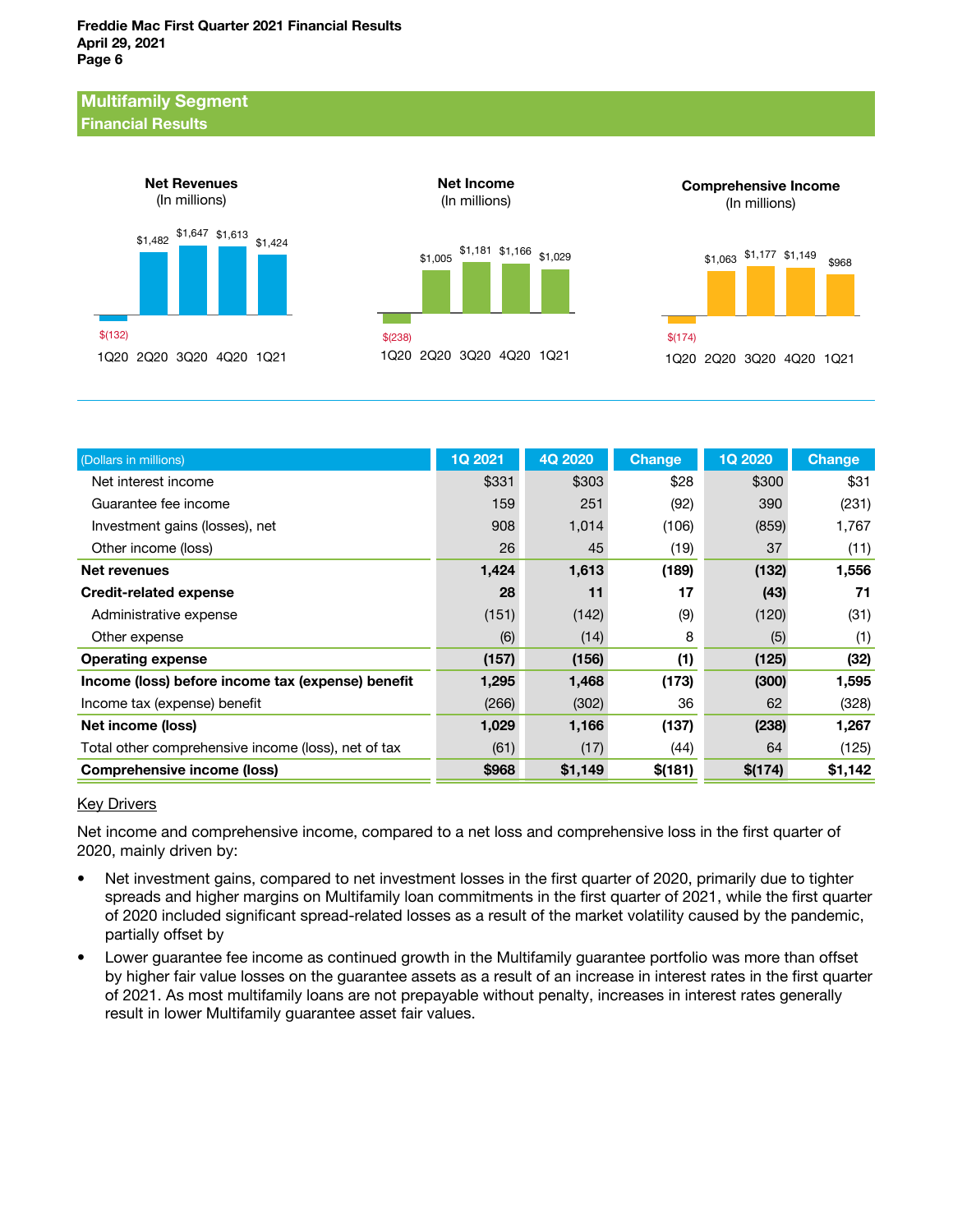#### Freddie Mac First Quarter 2021 Financial Results April 29, 2021 Page 7

#### Multifamily Segment Business Results



1Q20 2Q20 3Q20 4Q20 1Q21

|                                                                              | 1Q 2021 | 4Q 2020 | <b>Change</b> | <b>1Q 2020</b> | <b>Change</b> |
|------------------------------------------------------------------------------|---------|---------|---------------|----------------|---------------|
| <b>New Business Statistics:</b>                                              |         |         |               |                |               |
| Weighted average original LTV (%)                                            | 69      | 70      | (1)           | 69             |               |
| Weighted average original debt service coverage ratio                        | 1.38    | 1.38    |               | 1.42           | (0.04)        |
| Number of rental units financed (in thousands)                               | 134     | 306     | (172)         | 111            | 23            |
| Affordable $\leq 80\%$ of AMI (% of eligible units acquired)                 | 77      | 71      | 6             | 72             | 5             |
| Affordable $\leq$ 120% of AMI (% of eligible units acquired)                 | 97      | 96      | 1             | 96             | 1             |
| <b>Securitization and Guarantee Activity Statistics:</b>                     |         |         |               |                |               |
| Average guarantee fee rate charged (bps)                                     | 49      | 51      | (2)           | 46             | 3             |
| Total securitization and guarantee activity (in billions)                    | \$23    | \$28    | \$(5)         | \$13           | \$10          |
| Guaranteed securities and other mortgage-related<br>guarantees (in billions) | \$21    | \$26    | \$(5)         | \$12           | \$9           |
| Unguaranteed subordinated securities (in billions)                           | \$2     | \$2     | $s-$          | \$1            | \$1           |
| <b>Portfolio Statistics:</b>                                                 |         |         |               |                |               |
| Average quarantee fee rate charged (bps)                                     | 41      | 39      | 2             | 37             | 4             |
| Loan count (in thousands)                                                    | 30      | 29      | 1             | 27             | 3             |
| Unit count (in thousands)                                                    | 4,613   | 4,598   | 15            | 4,286          | 327           |
| <b>Credit-Related Statistics:</b>                                            |         |         |               |                |               |
| Loans in forbearance, based on UPB (%)                                       | 1.88    | 2.01    | (0.13)        |                | 1.88          |
| Loans in forbearance period (%)                                              | 0.06    | 0.10    | (0.04)        |                | 0.06          |
| Loans in repayment period (%)                                                | 1.82    | 1.91    | (0.09)        |                | 1.82          |
| Credit enhancement coverage (%)                                              | 92      | 89      | 3             | 91             |               |

#### Business Highlights

- The company provided financing for more than 134,000 multifamily rental units. 77% of the eligible multifamily rental units financed were affordable to families earning at or below 80% of area median income (AMI).
- As of March 31, 2021, 1.88% of the loans in the Multifamily mortgage portfolio, based on UPB, were in a forbearance program, and approximately 97% of these loans were in the repayment period. Approximately 85% of the total loans in a Multifamily forbearance program are included in securitizations with credit enhancement provided by subordination.
- Credit enhancement coverage of the Multifamily mortgage portfolio increased to 92% from 91% in the first quarter of 2020.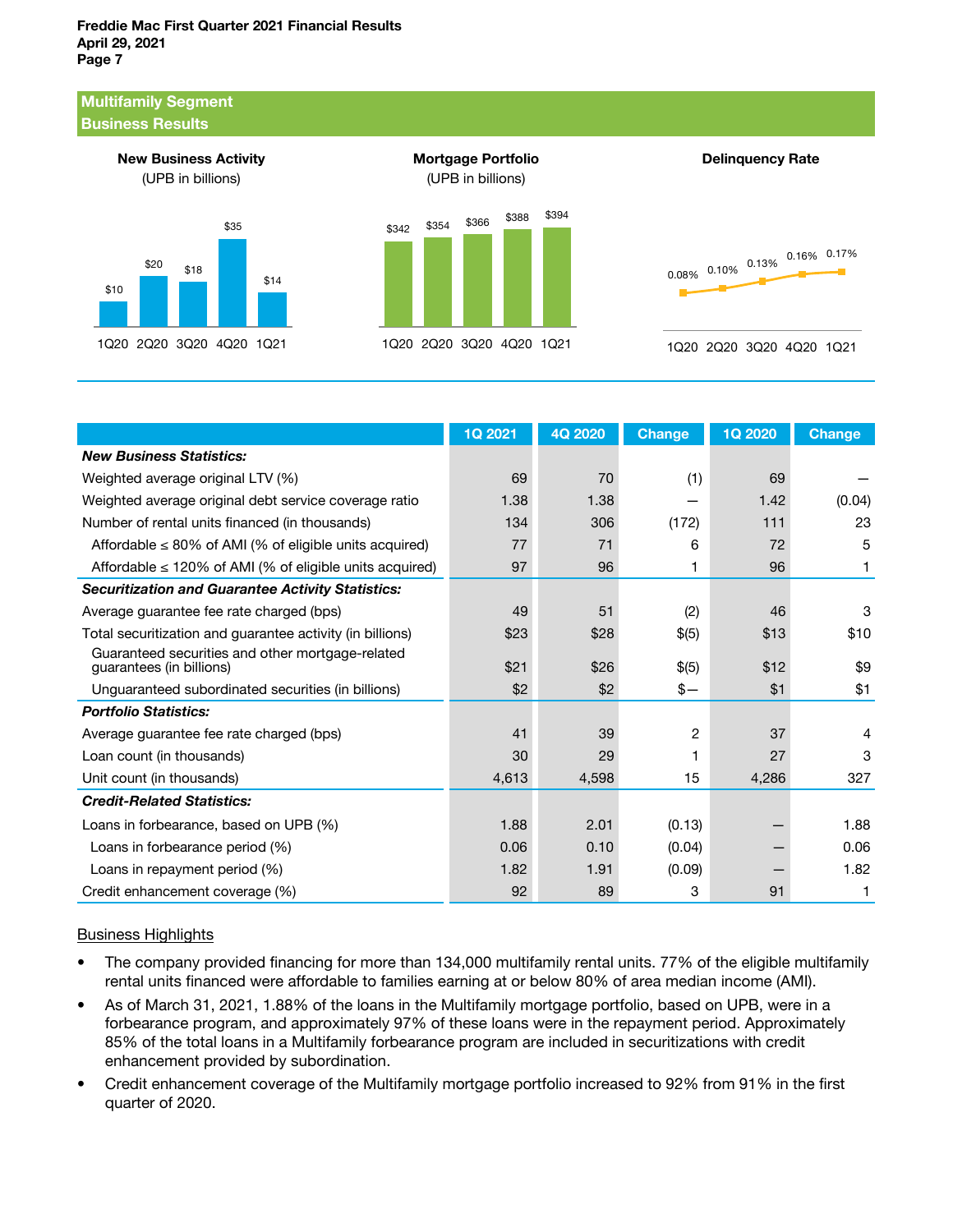## About Freddie Mac's Conservatorship

Since September 2008, Freddie Mac has been operating under conservatorship with FHFA as Conservator. The support provided by Treasury pursuant to the Purchase Agreement enables the company to maintain access to the debt markets and have adequate liquidity to conduct its normal business operations. The amount of funding available to Freddie Mac under the Purchase Agreement was \$140.2 billion at March 31, 2021.

Due to changes to the terms of the senior preferred stock pursuant to the January 2021 Letter Agreement, the company will not be required to pay a dividend to Treasury until it has built sufficient capital to meet the capital requirements and buffers set forth in the Enterprise Regulatory Capital Framework (ERCF). As a result, the company was not required to pay a dividend to Treasury on the senior preferred stock in March 2021. As the company builds capital during this period, the quarterly increases in its Net Worth Amount have been, and will continue to be, added to the aggregate liquidation preference of the senior preferred stock. The liquidation preference of the senior preferred stock increased to \$89.1 billion on March 31, 2021 based on the \$2.5 billion increase in the Net Worth Amount during the fourth quarter of 2020, and will increase to \$91.4 billion on June 30, 2021 based on the \$2.4 billion increase in the Net Worth Amount during the first quarter of 2021.

For additional information on the Purchase Agreement, January 2021 Letter Agreement, senior preferred stock, and ERCF, see the company's Quarterly Report on Form 10-Q for the quarter ended March 31, 2021.

## Additional Information

For more information, including information related to Freddie Mac's financial results, conservatorship, and related matters, see the company's Quarterly Report on Form 10-Q for the quarter ended March 31, 2021 and the company's First Quarter 2021 Financial Results Supplement. These documents are available on the Investor Relations page of the company's website at www.FreddieMac.com.

Additional information about Freddie Mac and its business is also set forth in the company's other filings with the SEC, which are available on the Investor Relations page of the company's website at www.FreddieMac.com and the SEC's website at www.sec.gov. Freddie Mac encourages all investors and interested members of the public to review these materials for a more complete understanding of the company's financial results and related disclosures.

#### Webcast Announcement

Management will host a conference call at 9 a.m. Eastern Time on April 29, 2021 to share the company's results with the media. The conference call will be concurrently webcast. To access the audio webcast, use the following link: https://edge.media-server.com/mmc/p/i9nxu6fw. The replay will be available on the company's website at www.FreddieMac.com for approximately 30 days. All materials related to the call will be available on the Investor Relations page of the company's website at www.FreddieMac.com.

**Media Contact: Frederick Solomon (703) 903-3861 Investor Contact: Laurie Garthune (571) 382-4732** 

\* \* \* \*

This press release contains forward-looking statements, which may include statements pertaining to the conservatorship, the company's current expectations and objectives for its Single-Family and Multifamily segments, its efforts to assist the housing market, liquidity and capital management, economic and market conditions and trends, the effects of the COVID-19 pandemic and actions taken in response thereto on its business, financial condition, and liquidity, its market share, the effect of legislative and regulatory developments and new accounting guidance, credit quality of loans the company owns or guarantees, the costs and benefits of the company's CRT transactions, and results of operations and financial condition. Forward-looking statements involve known and unknown risks and uncertainties, some of which are beyond the company's control. Management's expectations for the company's future necessarily involve a number of assumptions, judgments, and estimates, and various factors, including changes in market conditions, liquidity, mortgage spreads, credit outlook, uncertainty about the duration, severity, and effects of the COVID-19 pandemic and actions taken in response thereto, actions by the U.S. government (including FHFA, Treasury, and Congress) and state and local governments, and the impacts of legislation or regulations and new or amended accounting guidance, could cause actual results to differ materially from these expectations. These assumptions, judgments, estimates, and factors are discussed in the company's Quarterly Report on Form 10-Q for the quarter ended March 31, 2021, which is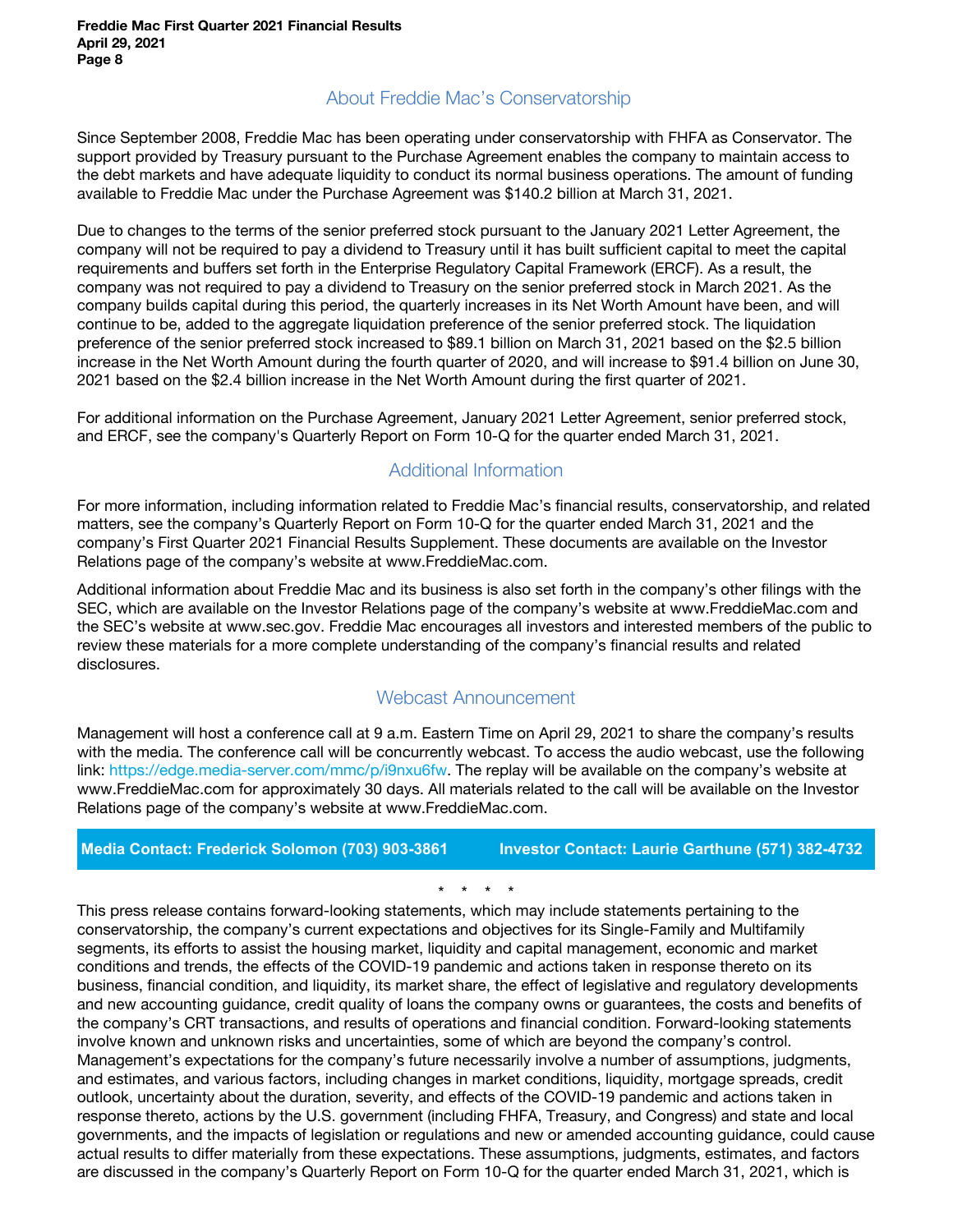#### Freddie Mac First Quarter 2021 Financial Results April 29, 2021 Page 9

available on the Investor Relations page of the company's website at www.FreddieMac.com and the SEC's website at www.sec.gov. The company undertakes no obligation to update forward-looking statements it makes to reflect events or circumstances occurring after the date of this press release.

Freddie Mac makes home possible for millions of families and individuals by providing mortgage capital to lenders. Since its creation by Congress in 1970, the company has made housing more accessible and affordable for homebuyers and renters in communities nationwide. The company is building a better housing finance system for homebuyers, renters, lenders, and taxpayers. Learn more at FreddieMac.com, Twitter @FreddieMac and Freddie Mac's blog FreddieMac.com/blog.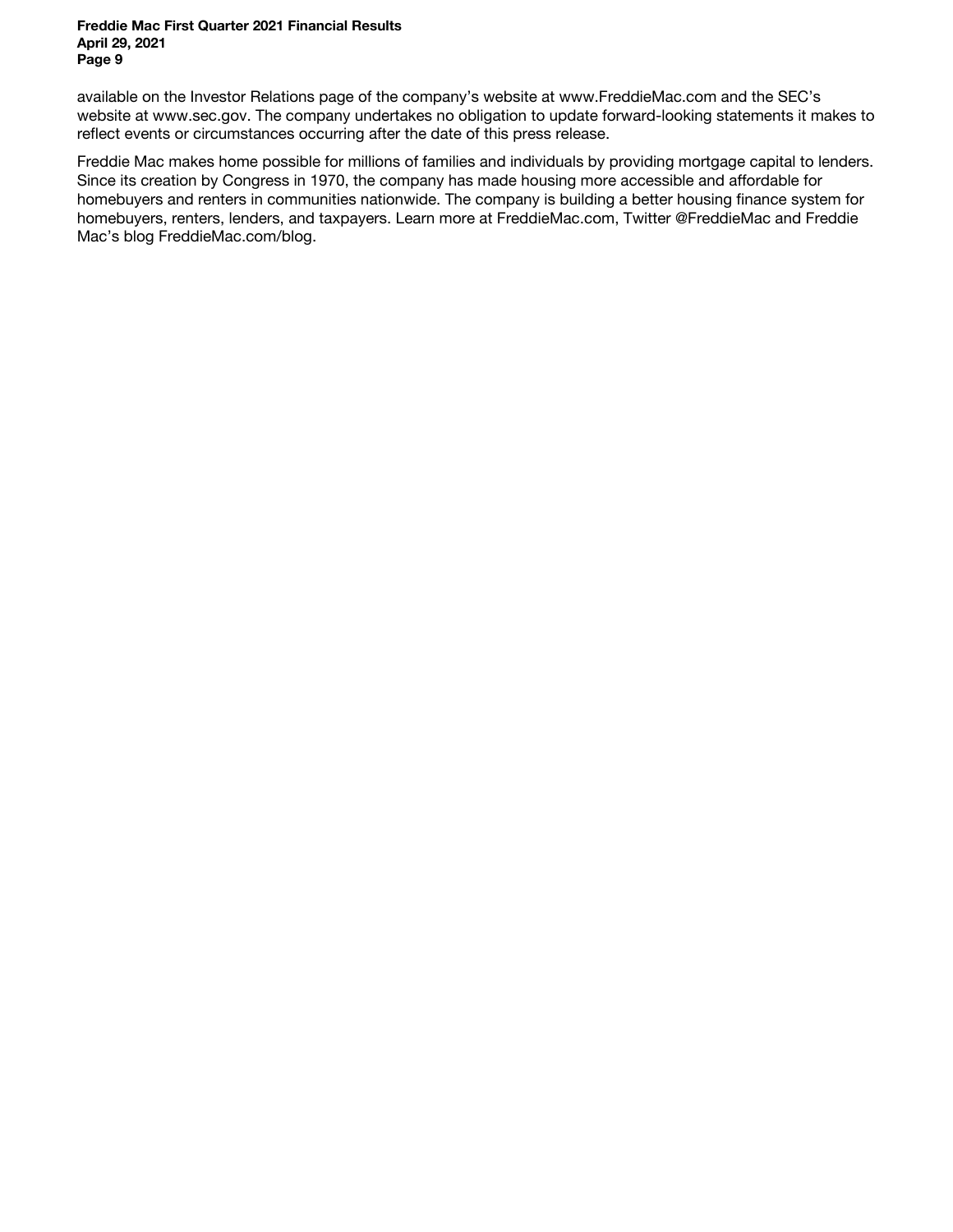# FREDDIE MAC

Condensed Consolidated Statements of Comprehensive Income (Loss) (Unaudited)

| (In millions, except share-related amounts)                                               | <b>1Q 2021</b> | 4Q 2020   | 1Q 2020   |
|-------------------------------------------------------------------------------------------|----------------|-----------|-----------|
| Net interest income                                                                       |                |           |           |
| Interest income                                                                           | \$13,902       | \$14,183  | \$17,592  |
| Interest expense                                                                          | (10, 263)      | (10, 530) | (14, 807) |
| Net interest income                                                                       | 3,639          | 3,653     | 2,785     |
| Non-interest income (loss)                                                                |                |           |           |
| Guarantee fee income                                                                      | 248            | 281       | 377       |
| Investment gains (losses), net                                                            | 1,208          | 856       | (835)     |
| Other income (loss)                                                                       | 178            | 232       | 95        |
| Non-interest income (loss)                                                                | 1,634          | 1,369     | (363)     |
| Net revenues                                                                              | 5,273          | 5,022     | 2,422     |
| <b>Benefit (provision) for credit losses</b>                                              | 196            | 813       | (1, 233)  |
| Non-interest expense                                                                      |                |           |           |
| Salaries and employee benefits                                                            | (344)          | (342)     | (341)     |
| Professional services                                                                     | (87)           | (129)     | (76)      |
| Other administrative expense                                                              | (208)          | (235)     | (170)     |
| Total administrative expense                                                              | (639)          | (706)     | (587)     |
| Credit enhancement expense                                                                | (335)          | (327)     | (231)     |
| Benefit for (decrease in) credit enhancement recoveries                                   | (257)          | (385)     | 467       |
| REO operations expense                                                                    | (8)            | (10)      | (85)      |
| Temporary Payroll Tax Cut Continuation Act of 2011 expense                                | (534)          | (495)     | (432)     |
| Other expense                                                                             | (215)          | (243)     | (103)     |
| Non-interest expense                                                                      | (1,988)        | (2, 166)  | (971)     |
| Income (loss) before income tax (expense) benefit                                         | 3,481          | 3,669     | 218       |
| Income tax (expense) benefit                                                              | (714)          | (756)     | (45)      |
| Net income (loss)                                                                         | 2,767          | 2,913     | 173       |
| Other comprehensive income (loss), net of taxes and reclassification<br>adjustments       |                |           |           |
| Changes in unrealized gains (losses) related to available-for-sale securities             | (395)          | (384)     | 438       |
| Changes in unrealized gains (losses) related to cash flow hedge relationships             | 10             | 8         | 13        |
| Changes in defined benefit plans                                                          | (4)            | (15)      | (2)       |
| Total other comprehensive income (loss), net of taxes and reclassification<br>adjustments | (389)          | (391)     | 449       |
| <b>Comprehensive income (loss)</b>                                                        | \$2,378        | \$2,522   | \$622     |
| Net income (loss)                                                                         | \$2,767        | \$2,913   | \$173     |
| Future increase in senior preferred stock liquidation preference                          | (2,378)        | (2,522)   | (382)     |
| Net income (loss) attributable to common stockholders                                     | \$389          | \$391     | \$(209)   |
| Net income (loss) per common share - basic and diluted                                    | \$0.12         | \$0.12    | \$(0.06)  |
| Weighted average common shares outstanding (in millions) - basic and diluted              | 3,234          | 3,234     | 3,234     |